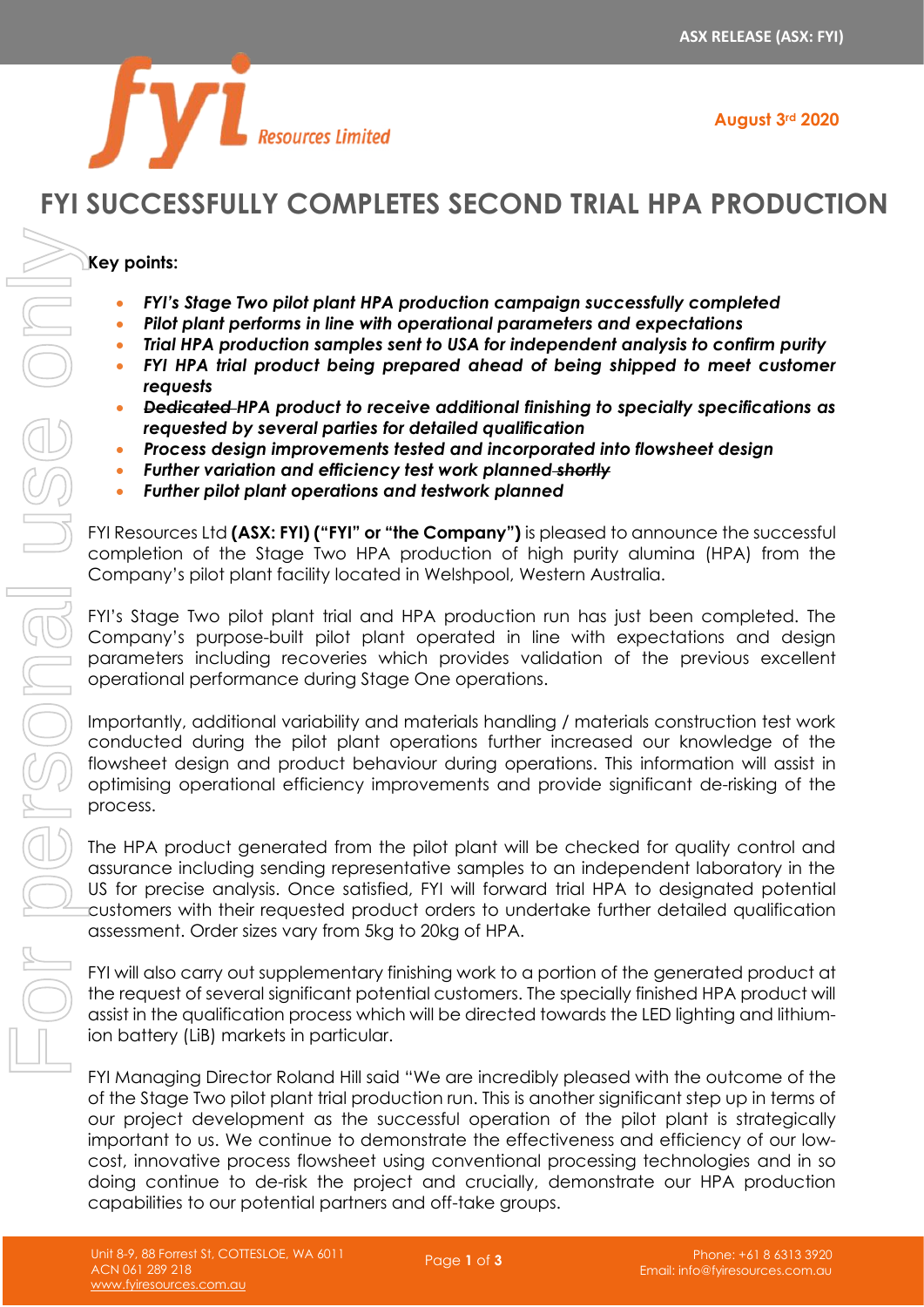

We are looking forward to fulfilling the HPA product orders and allowing potential customers to progress their respective qualification process using FYI's high-quality alumina and to advance our off-take discussions".

Further pilot plant operations and testwork is planned to be undertaken shortly in anticipation of further orders from potential customers.

FYI will continue to update the market as progress of the qualification assessment continues.

To view the pilot plant in operation during the DFS studies – please see the following link on the Company's [website:](https://www.fyiresources.com.au/) *[Link to video of pilot plant in operation](https://drive.google.com/file/d/1_7pJklbshnOUHRPa_1-WYzrHeBV9kv-g/view)*

Authorised for release by Managing Director, Roland Hill.

### **For more information please contact:**

**Roland Hill** Managing Director Tel: +61 414 666 178 [roland.hill@fyiresources.com.au](mailto:roland.hill@fyiresources.com.au) **Simon Hinsley** Investor & Media Relations Tel: 0401 809 653 [simon@nwrcommunications.com.au](mailto:simon@nwrcommunications.com.au)

## **About FYI Resources Limited**

FYI is developing a long life fully integrated high quality, high purity alumina (HPA) production project for both traditional and growth markets. FYI's corporate objective is to position itself to be a significant producer of HPA within these rapidly developing markets which include applications in LED, electric vehicle, smartphone and television screen as well as other associated high-tech product markets.

On the basis of its recently released DFS and the robust economic business case for production of HPA, FYI's Cadoux project, north-east of Perth in Western Australia, entails controlled production of a 100%-owned feedstock source, mined on a schedule to match supply requirements of a proposed refinery at Kwinana, south of Perth. FYI's ability to control the integrated process should ensure product quality, consistency and provenance – an increasingly important product selection criteria for customers who rely on knowing the origins and record of ownership in a product's supply chain. We are looking the metric interfine the first predict orders out in the first product of the modern of the stationary of the modern of the modern of the product of the product of the product of the product of the product

The foundation of FYI's HPA strategy is the innovative and integrated processing flowsheet combine resulting in world class HPA project potential.